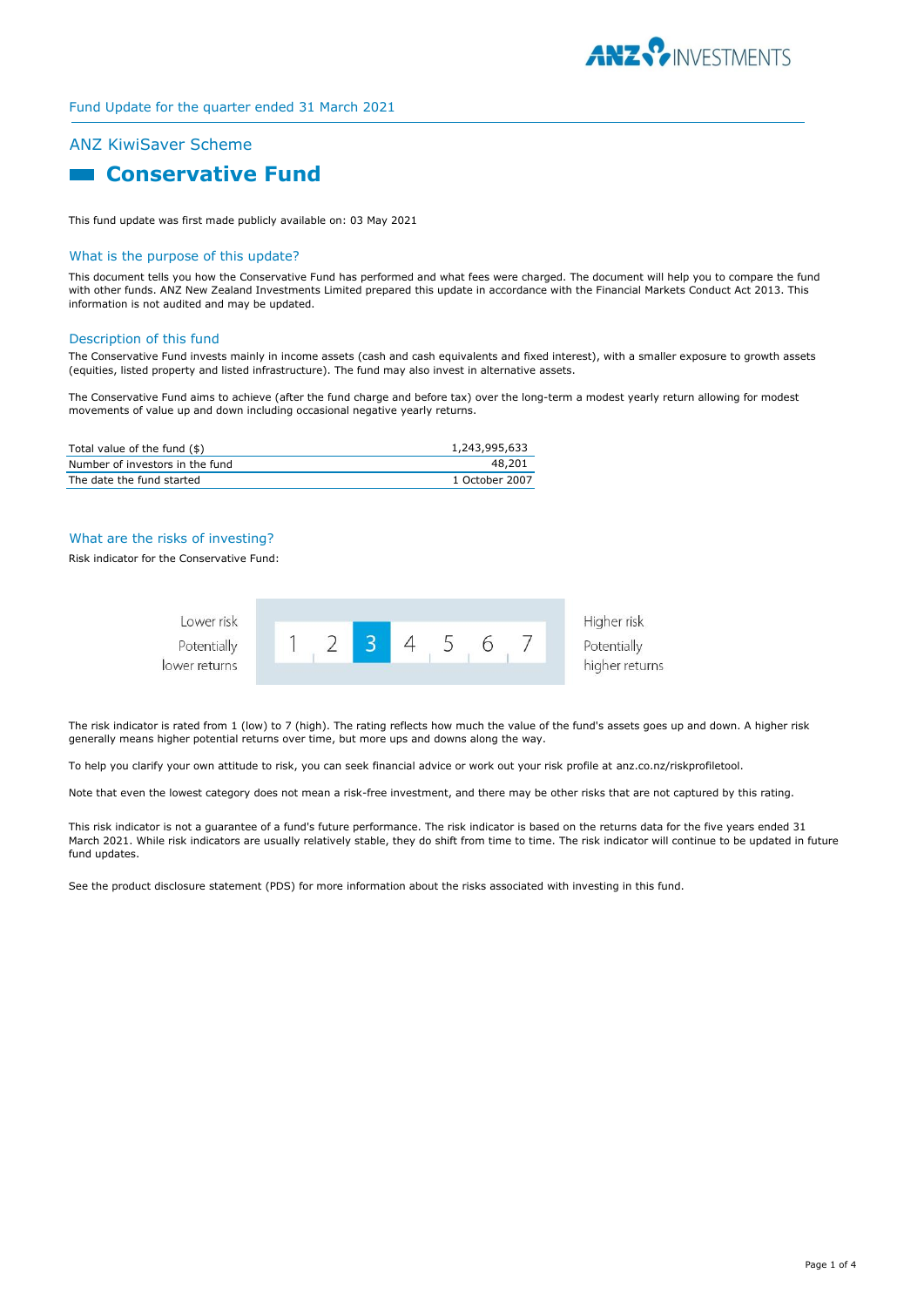# How has the fund performed?

|                                               | Average over past<br>five years | Past year |
|-----------------------------------------------|---------------------------------|-----------|
| Annual return                                 |                                 |           |
| (after deductions for charges and tax)        | $3.69\%$                        | 7.30%     |
| Annual return                                 |                                 |           |
| (after deductions for charges but before tax) | 4.56%                           | 8.29%     |
| Market index annual return                    |                                 |           |
| (reflects no deduction for charges and tax)   | 5.00%                           | 7.79%     |

The market index annual return is calculated using the target investment mix and the indices of each asset class.

Additional information about the market index is available in the statement of investment policy and objectives on the offer register at www.discloseregister.companiesoffice.govt.nz.



### **Annual return graph**

This shows the return after fund charges and tax for each of the last 10 years ending 31 March. The last bar shows the average annual return for the last 10 years, up to 31 March 2021.

**Important:** This does not tell you how the fund will perform in the future.

Returns in this update are after tax at the highest prescribed investor rate (PIR) of tax for an individual New Zealand resident. Your tax may be lower.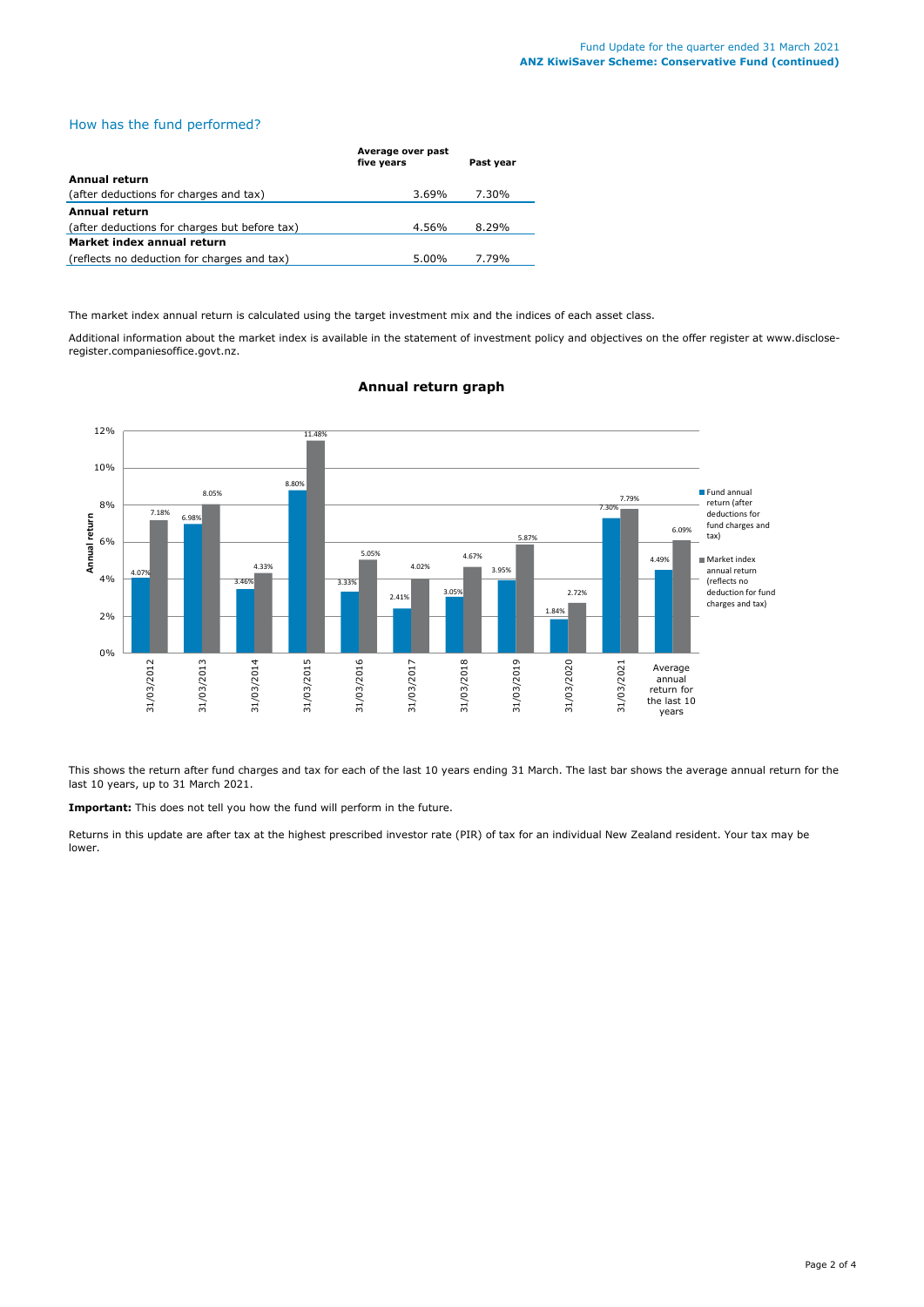# What fees are investors charged?

Investors in the Conservative Fund are charged fund charges. In the year to 31 March 2020 these were:

|                                             | % of net asset value          |
|---------------------------------------------|-------------------------------|
| Total fund charges <sup>1*</sup>            | 0.85%                         |
| Which are made up of:                       |                               |
| Total management and administration charges | 0.85%                         |
| Including:                                  |                               |
| Manager's basic fee                         | $0.80\%$                      |
| Other management and administration charges | 0.05%                         |
| <b>Total performance based fees</b>         | $0.00\%$                      |
|                                             | Dollar amount per<br>investor |
| <b>Other charges</b>                        |                               |
| Membership fee <sup>2</sup>                 | \$18                          |

\* The manager expects that the fund charges for the next scheme year will be different from the fund charges disclosed in this fund update because the manager's basic fee was reduced on 28 June 2019 from 0.85% to 0.78% per year.

Investors are not currently charged individual action fees for specific actions or decisions (for example, for withdrawing from or switching funds). See the PDS for more information about Scheme fees.

Small differences in fees and charges can have a big impact on your investment over the long term.

#### Example of how this applies to an investor

Sarah had \$10,000 in the fund at the start of the year and did not make any further contributions. At the end of the year, Sarah received a return after fund charges were deducted of \$730 (that is 7.30% of her inital \$10,000). Sarah also paid \$18 in other charges. This gives Sarah a total gain after tax of \$712 for the year.

#### What does the fund invest in?

**Actual investment mix<sup>3</sup> Target investment mix<sup>3</sup>**

This shows the types of assets that the fund invests in. This shows the mix of assets that the fund generally intends to invest in.